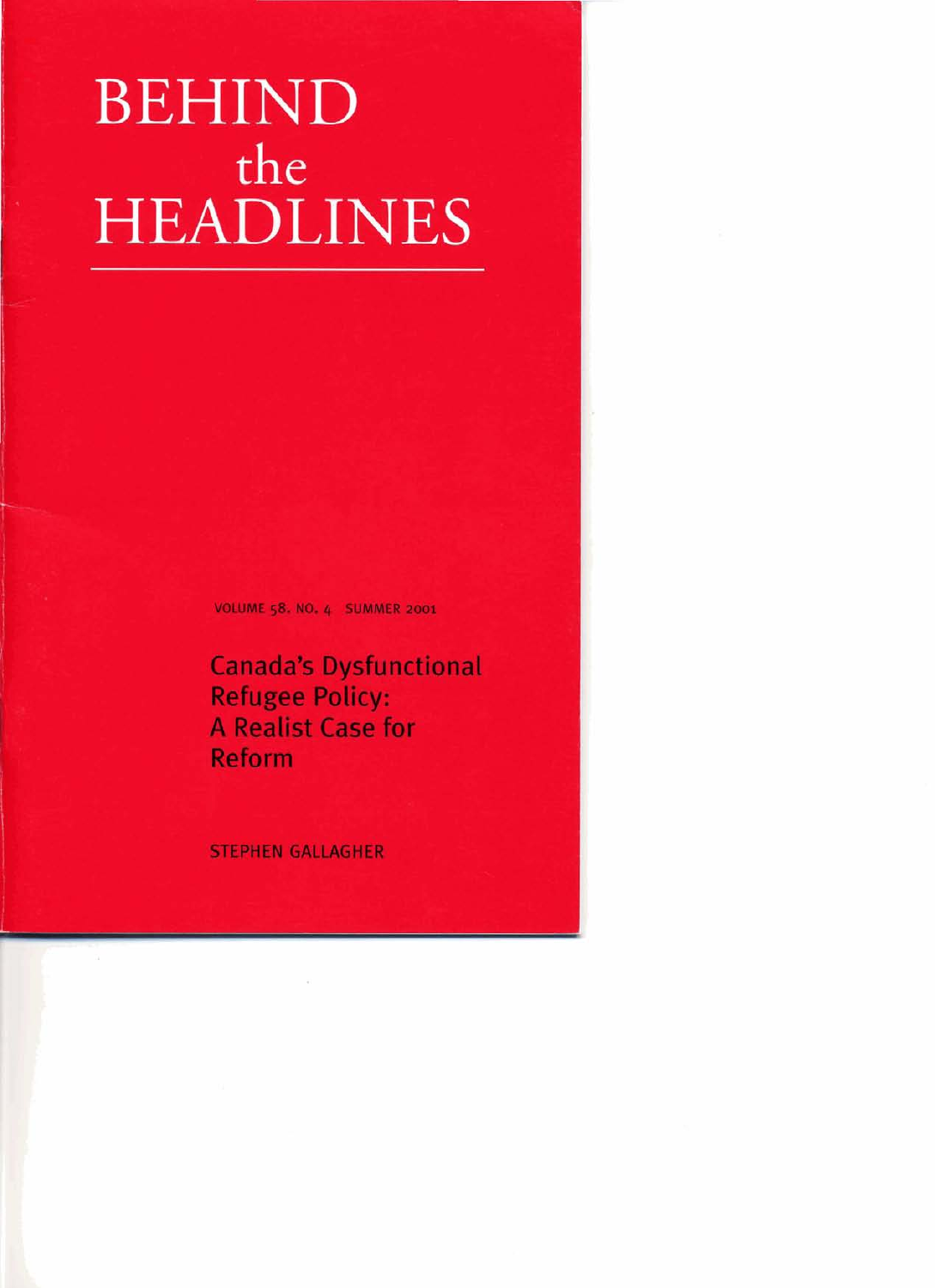Contributions on topical foreign policy, international affairs and global issues should be addressed to: *Behind the Headlines,* CIIA Glendon Hall, 2275 Bayview Avenue Toronto, Canada M4N 3M6 Telephone: 416-487-6830 Facsimile: 416-487-6831 E-mail: mailbox@ciia.org Submissions, typed double spaced, with a minimum number of endnotes, must not exceed 6,000 words.

The mission of the Canadian Institute of International Affairs is to promote an understanding of international affairs and Canada's role in a changing world by providing interested Canadians with a non-partisan, nation-wide forum for informed discussion, analysis, and debate. The Institute as such is precluded by its constitution from expressing an institutional opinion on any aspect of world affairs. The views expressed in *Behind the Headlines* are therefore those of the authors alone.

© 2001 Canadian Institute of International Affairs

Published quarterly \$4.95 per single issue \$19.95 per year (Canadian addresses add 7% GST) GST Registration No. 8106861610

Date of issue — January 2002 ISSN 0005-7983 Publications Mail Registration No. 09880

Co-editors:

Gayle Fraser Michelle Rossi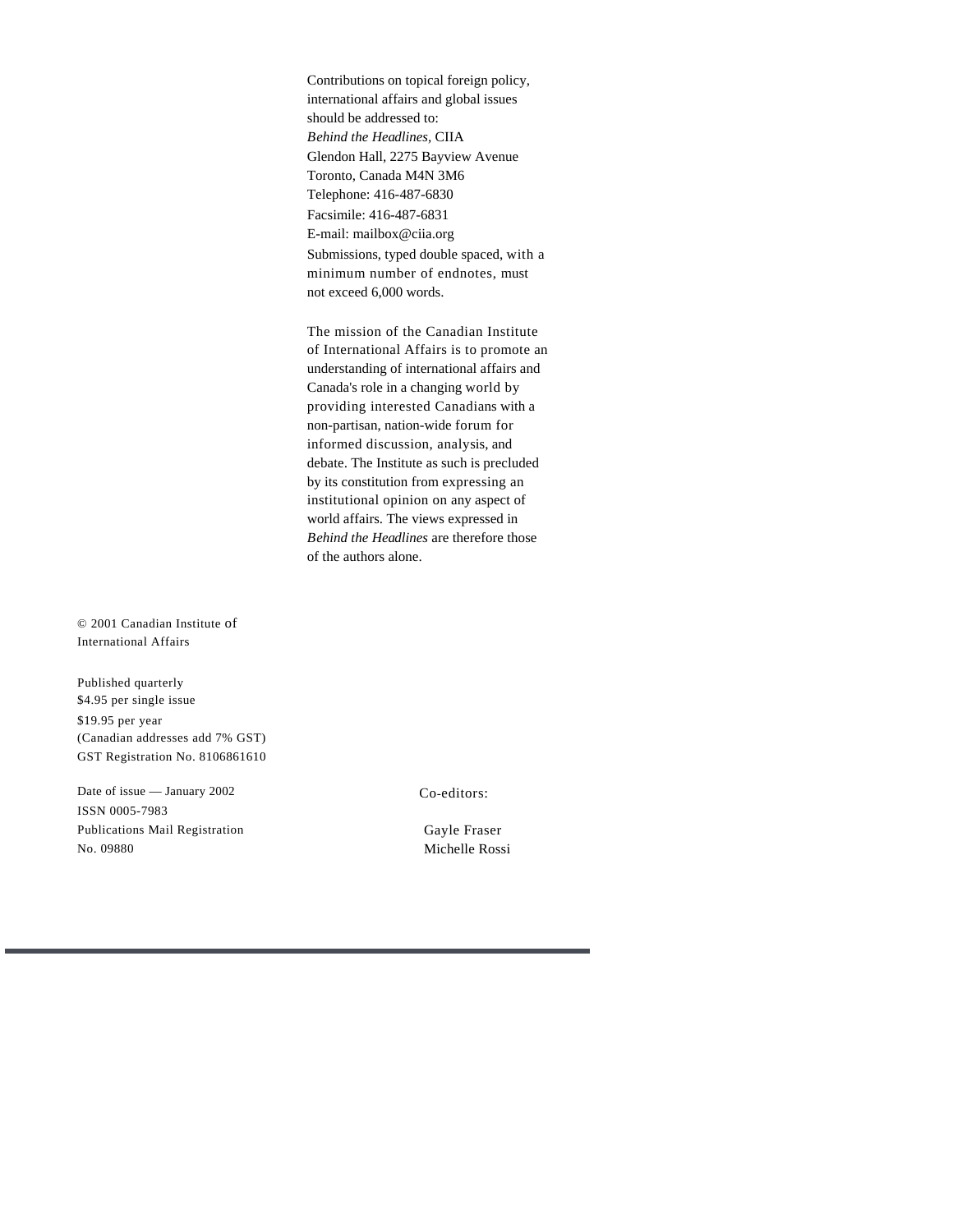### Canada's Dysfunctional Refugee Policy: A Realist Case for Reform

STEPHEN GALLAGHER

In the aftermath of the events of 11 September 2001, the cases of Ahmed Ressam and Nabil Al-Marabh have fuelled suspicion that Canada's lax refugee laws have compromised Canadian and American security. While there is mounting evidence to support this claim, the wider question receives much less attention. Is Canada's incountry or 'landed' refugee system in the national interest?' In my opinion, it is not. It is my contention that the existing in-country refugee system is not in the national interest because, first, it isn't a refugee system. It is, for the most part, a humanitarian immigration system. Second, it is racked by dysfunction, waste, and corruption. These are not aberrations but predictable outcomes of Canada's existing reception and recognition policies.

Although I argue that Canada's system should be reformed to bring it in line with systems elsewhere, I am not suggesting that most of the people Canada accepts as refugees and who eventually go on to become citizens are not in real need. They are for the most part people on a desperate quest for a better life. They come from economic and social situations that Canadians would find distressing in the extreme, if not objectively dangerous. The fact remains, however, that very few would gain 'convention refugee status' (about which more later) in any other developed country; from a realist standpoint, that is the most important criterion. According to David C. Hendrickson, realists 'find it morally acceptable that we should prefer the interests of our own collective to those of mankind in general: and they insist that the statesman, the trustee for the communi-

STEPHEN GALLAGHER teaches Political Science at Concordia University. He has taught at the University of Manitoba, Winnipeg, and at McGill University, Montreal. He is at present Chair of the Montreal Branch of the CIIA.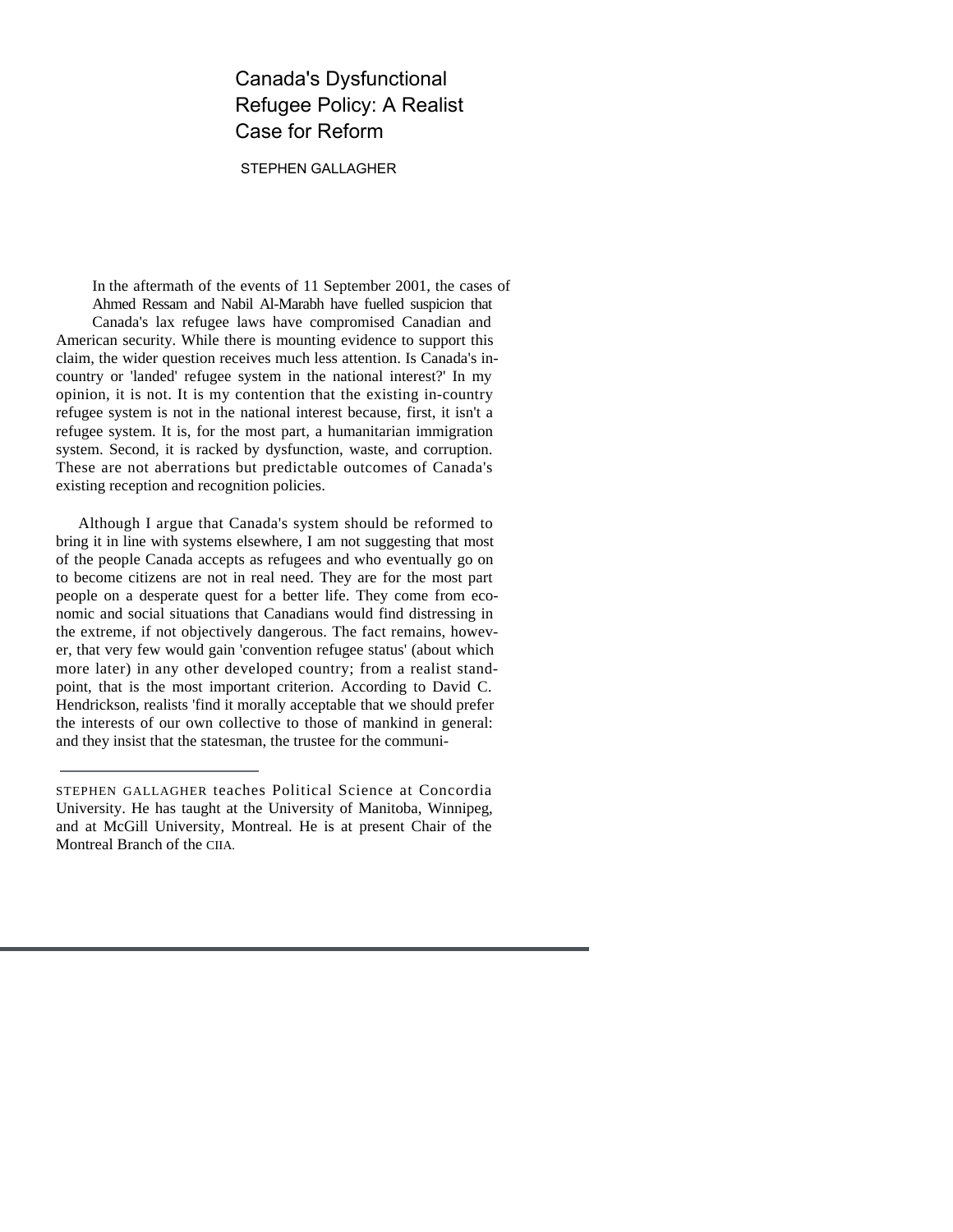ty, is under a peculiar obligation to serve the interests of the state he represents'2

Nor am I suggesting that Canada should reduce the total number of refugees and quasi-refugees that it accepts. I am arguing that, to serve the interests of Canadians, the government must directly control the inflow and naturalization of foreigners. The policy as it now stands surrenders control of in-country convention refugee determination to semi-accountable decision-makers and the court system. The decision-makers are provided with guidelines that promote the broadest possible interpretation of 'convention refugee,' one that goes far beyond that found elsewhere. At first glance this may appear admirable, but, ultimately, there is a price to be paid for maintaining an understanding of convention refugee that strays far from international norms. In addition, in many cases failed in-country refugee claimants are absorbed into various immigration categories and naturalized. By treating failed refugee claimants as perspective immigrants, Canada incurs further costs.

Therefore, the focus of reform must not only be on Canada's convention refugee determination process but also on its extended incountry (post-determination) process. Taken together, the process is slow, costly, inefficient, and a boon to those who smuggle people. This situation is unlikely to change with Canada's new Immigration and Protection Act, scheduled for implementation in 2002, because it leaves in place the two major obstacles to an efficient system. The first is the Immigration and Refugee Board (IRB), which is not directly accountable to the government for its decisions. The second is the many administrative and court appeal possibilities available to rejected claimants. When Britain and the United States, among others, overhauled their asylum systems in the 1990s, the result was a directly accountable and closely supervised corps of asylum officers and immigration judges whose decisions cannot be easily appealed through the court system. Thus, the governments directly control a refugee determination process that can potentially allow objectively large numbers of foreigners to obtain all the privileges of citizenship, if not citizenship itself. Canada needs similar policies if it is to address the many dysfunctions of its existing extended refugee review system.

#### CANADA: THE MOST GENEROUS REFUGEE COUNTRY

Put simply, Canada's in-country (landed') refugee programme is the most generous in the world on a per capita basis. In the 1990s, according to statistics from the United Nations High Commissioner for Refugees (UNHCR), Canada granted convention refugee status to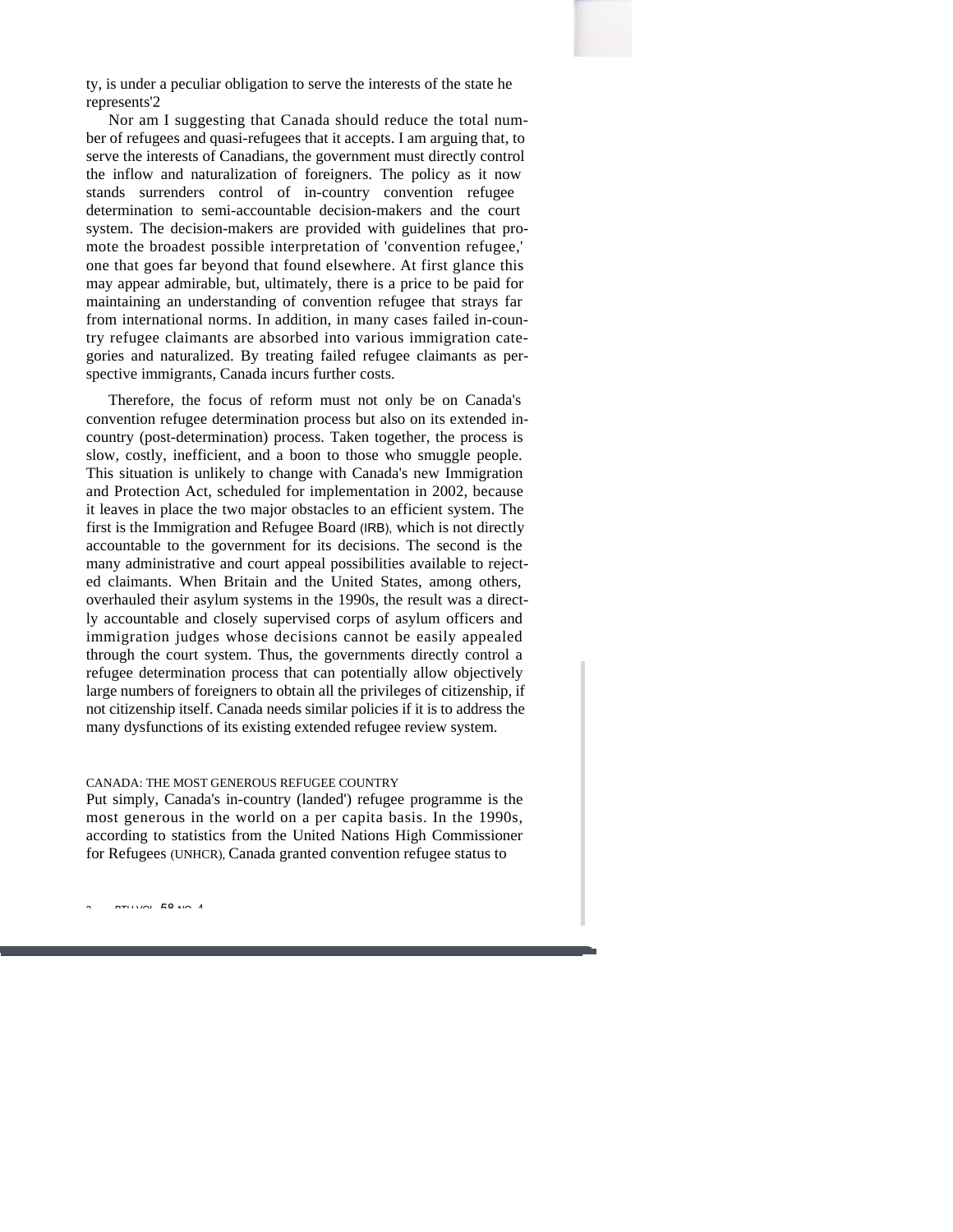132,000 people. This is not only the highest rate of acceptance - over half of the applicants were accepted in most years - but also the second highest in absolute numbers. Germany was highest with 157,000. However, it examined 1.8 million cases compared to Canada's 277,000.3

A unique feature of Canada's convention refugee determination system is that any country can produce refugees. A recent UNHCR tabulation of refugee claims shows that in 2000 Canada was the only country to recognize convention refugees from Ecuador, Chile, Grenada, Hungary, Israel, Jamaica, Kuwait, Malaysia, Poland, St Vincent, Tanzania, and - you guessed it - the United States!4 When you add 322 Mexicans to the five American convention refugees Canada recognized in 2000, it doesn't say much for Canada's opinion of its free trade partners. Of course, there will always be anomalies; the us recognized ten refugees from the United Kingdom. (One can only wonder whether they spoke with Irish accents.) Sometimes Canada recognizes more convention refugees from a specific country than the rest of the world put together. For example, in 2000 it recognized approximately 1600 Pakistanis and 2000 Sri Lankans; the rest of the world together recognized 500 from each country.

In Canada those granted convention refugee status quickly gain permanent resident status (PRS), which in turn leads to Canadian citizenship. But Canada's generous convention refugee determination system is only half the story. To be refused convention refugee status does not mean removal. Failed claimants have other avenues to pursue. They can make the case to Citizenship and Immigration Canada ( CIO that if they are returned home they will be in danger (`compelling personal risk'). If the CIC accepts the claim, 'protected' individuals can apply for PRS and later for citizenship. If the application fails, claimants can argue that they should be allowed to stay in Canada for 'humanitarian and compassionate reasons.' If this claim is successful, they have another opportunity to apply for PRS and later for citizenship. Failure at any step can be challenged in the courts, which lengthens Canada's already exceptionally slow extended process of refugee-risk-humanitarian determination. Years can pass before all avenues of appeal have been exhausted. (A recent `worst case scenario' published by CIC put the total at 5.4 years.5) Even the end of this lengthy process may not really be the end. For example, under the 'Deferred Removal Orders Class' (DRoc) programme, ended in 1997, any individual who had not been deported at the end of the entire process and whose right to apply for PRS had been rejected could still remain in Canada. The result was approximately 10,000 landings over the life of the programme.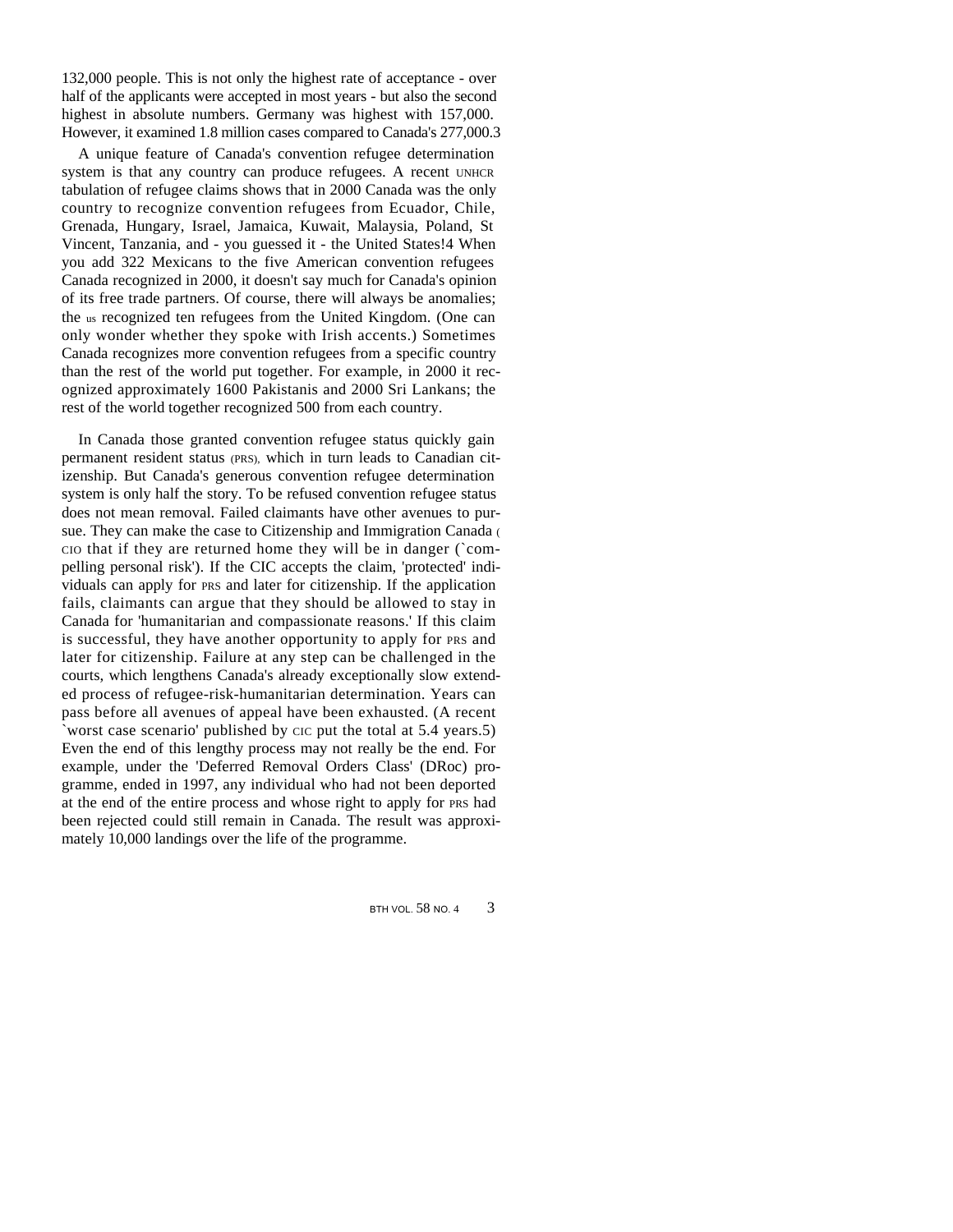Given the many avenues available to a failed convention refugee to remain in Canada, the question then becomes: were these avenues pursued? Statistical information on the whereabouts of the tens of thousands of refugee claimants who were not recognized as convention refugees is not readily available. There is no shortage of raw data, however. The problem is that many classes of immigration and humanitarian inflow are divided or lumped together for diverse statistical purposes. There have also been large numbers of 'abandoned claims,' often individuals who seek to use Canada as a transit point for illegal entry into the United States. Concern about these people in particular was part of the reason the United States ambassador to Canada, Paul Cellucci, recently proposed harmonizing visa and immigration controls.

A recent study of humanitarian 'flows,' which is to say the number of individuals who arrive in Canada and make a refugee claim, found that there were 195,095 arrivals in the 1980s and 291,435 in the 1990s. What became of these people is far from certain. Cic statistics tell us that 52,273 in the 1980s and 120,357 in the 1990s were granted convention refugee status.' But what happened to the other 300,000 or so? About 95,000, and possibly as many as 122,000, can be identified as part of a wave of in-country refugee claims made between May 1986 and December 1988.' These claims could not be accommodated by the newly created IRB system. Over the next several years the majority were whisked through a 'Backlog Clearance Program' that had a much lower threshold for obtaining PRS. Even so, it is not certain many of those rejected in the process were 'removed' because the total number of individuals removed for all reasons, including criminal ones, ranged between two and eight thousand annually through the 1990s.

It should be kept in mind that this twenty-year total of nearly 500,000 in-country refugee claimants, of which nearly 200,000 gained PRS as convention refugees, does not include those refugees and 'refugee-like' individuals who were 'resettled' in Canada. That category includes people given papers outside Canada to arrive legally as convention refugees or cases requiring humanitarian consideration. In the 1980s they numbered approximately 200,000 and in the 1990s close to 150,000. It should be noted that those accepted via the backlog and **IRB** system, along with those resettled, generally gain citizenship quite quickly and can sponsor family members through the regular immigration system. Taken together, the demographic impact of the extended refugee-humanitarian system is quite possibly over one million new Canadians over the past two decades. In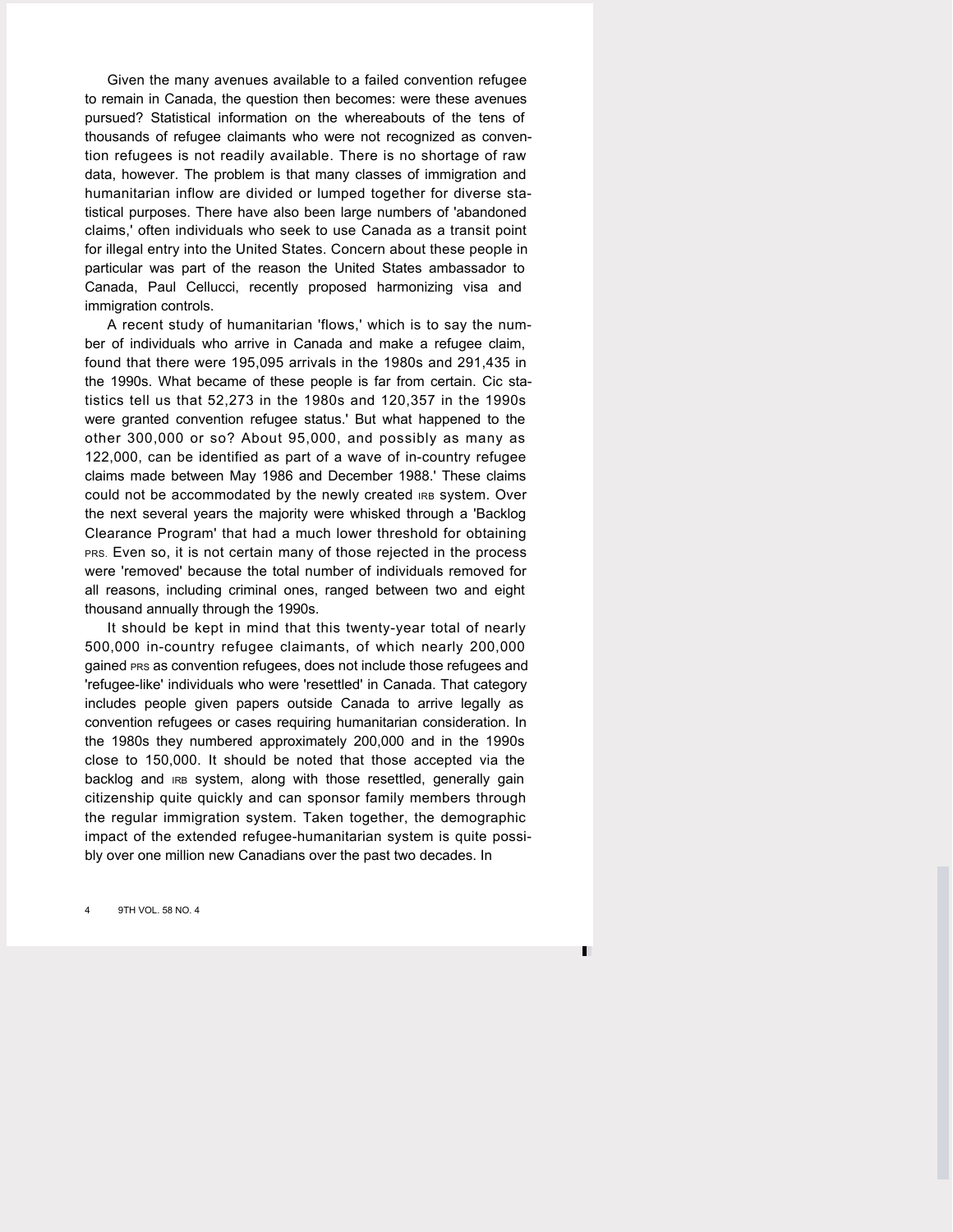relative terms, no other developed country has a policy remotely as generous and, in absolute terms, only the United States has added more new citizens in this fashion."

#### CANADA'S HUMANITARIAN IMMIGRATION PROGRAMME

To understand Canada's system, we have to recognize that there are two basic processes at work. The first is the 'convention refugee' process, supported by all other developed countries, albeit much less generously. The second is the extended process, which is unlike that of any other country in its swift and effective means of turning failed `incountry' convention refugee claimants into citizens. Taken together, these processes mean that Canada's exceptionally generous extended system is best viewed as a humanitarian immigration system open to people willing to jump the moat of travel restrictions to arrive in Canada to submit a refugee claim. This takes some explaining.

A 'convention refugee' is someone outside of his or her own country who is unwilling to return home because of a 'well founded' fear of persecution. The formula is embodied in the 1951 United Nations Convention on the Status of Refugees (Geneva Convention), signed by Canada and 140 other countries. Another article in that convention refers to the responsibility of the host country not to return a refugee to an area of persecution (non-refoulement). The convention also has provisions for revoking refugee status (cessation), and article 24 implores signatories to advance 'as far as possible the assimilation and naturalization of refugees.'

As understood internationally, these are very specific obligations that demand serious attention and that could potentially damage national interests. After all, signatories agree to open their borders to foreigners. At the same time, this privilege is available only to 'well founded' cases of persecution, which is understood narrowly as more than a flight from the suffering and danger that results from, for example, a civil war.' In numerous areas Canada's understanding of what constitutes a convention refugee goes further. For example, guidelines released by the chair of the IRB in 1996 instruct board members to consider the case of 'civilian non-combatants fearing persecution in civil war situations.''10 This may be commendable and generous, but it is far from the norm. Other countries will give 'temporary protection' to such individuals, who are expected to return home when the civil disturbance that caused flight ends." Of course, some conflicts drag on, and, in time, protected individuals become assimilated, but there is a consensus that naturalizing a convention refugee, although desirable, is not a Geneva Convention obligation.12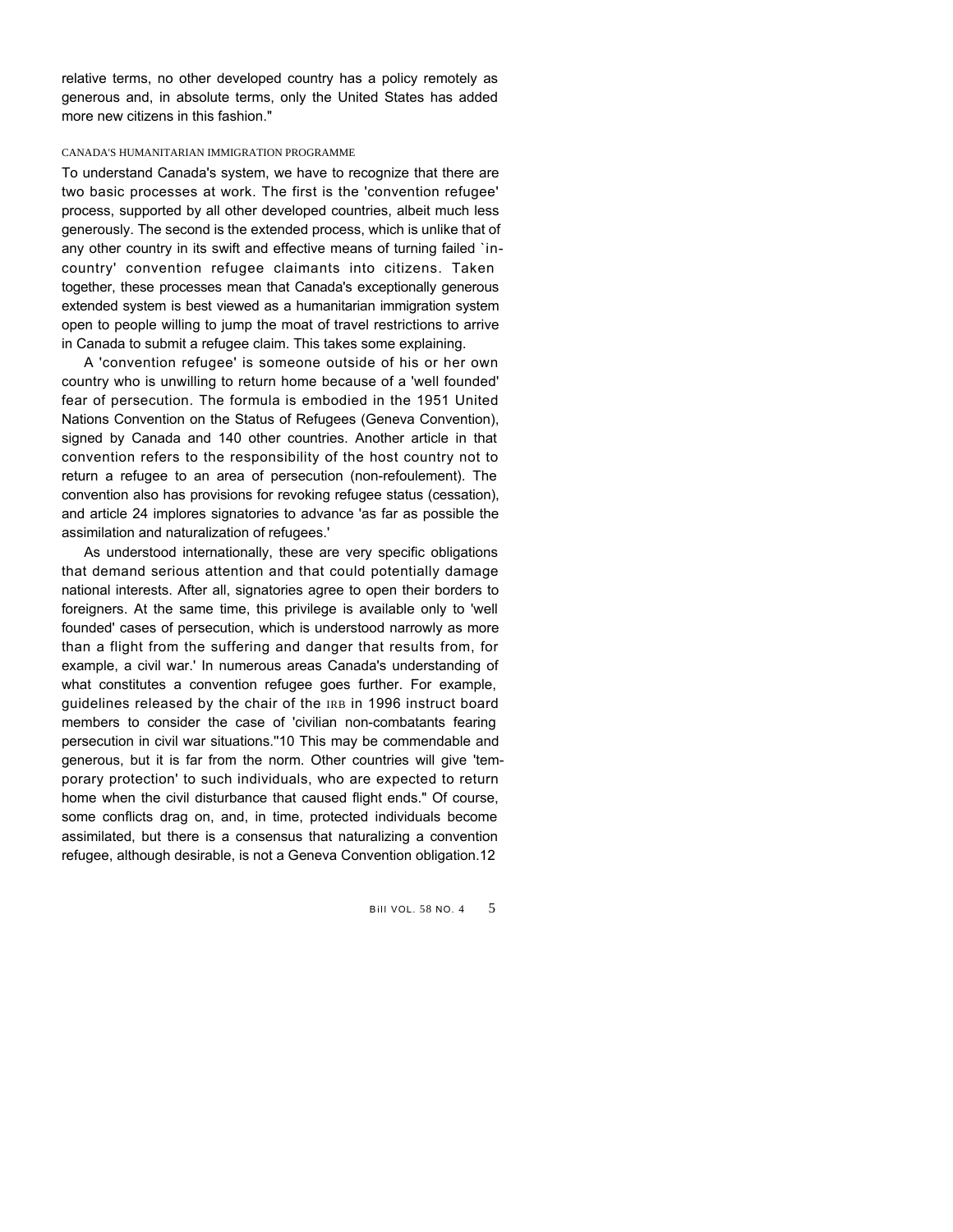Other aspects of Canada's refugee policy that set it apart include the treatment of asylum seekers who have crossed safe third countries, have come from countries that are generally viewed as safe, or have arrived without documentation. Unlike other countries, Canada does not return asylum seekers to the safe countries they crossed to get here. Under the 1990 Dublin Convention, European countries routinely return refugee claimants to safe transit countries. The logic is that a Somali is not fleeing persecution if he slips across the Polish boarder into Germany, and an Iraqi is not fleeing persecution when he hides in a truck to reach Britain from France. Although many, if not most, asylum seekers enter Canada from the United States, few are turned back at the border.

Canada is also unusual in its treatment of asylum seekers from countries that are generally viewed as safe (such as, for example, Argentina, Hungary, South Korea). Other countries (Britain for one) have an expedited procedure to deal with such cases. In Canada, the cases are screened, but the vast majority are fully reviewed and often result in recognition. Small wonder then that UNHCR statistics show that in the first nine months of 2001 Canada ranked number one among refugee claims (10,146) from countries that are not among the top 40 refugee producers." Here branches of Canada's government work at cross-purposes. In an attempt to block such migrations the Department of Foreign Affairs and International Trade requires visas from certain countries, which are, in turn, deeply offended by the requirement. Chilean and Czech Republic visa restrictions, which were earlier dropped, had to be re-imposed when unfettered access to Canada led to a surge of refugee claims.

Canada is uniquely generous to undocumented refugee claimants. Large numbers of asylum seekers arrive at Canadian borders without documentation and few are held until their identity can be firmly established. The lack of documentation can be a result of smuggling, but sometimes documents are destroyed so that the asylum seeker can benefit from Canada's slow and non-adversarial refugee determination system. In the United States, by contrast, an undocumented asylum request at an entry point leads to detention

#### EUROPE REFUGEES DON'T OFTEN BECOME CITIZENS

European countries simply do not want immigrants (even though they may need them). Regardless of aging, employee shortages, and real population declines, European governments risk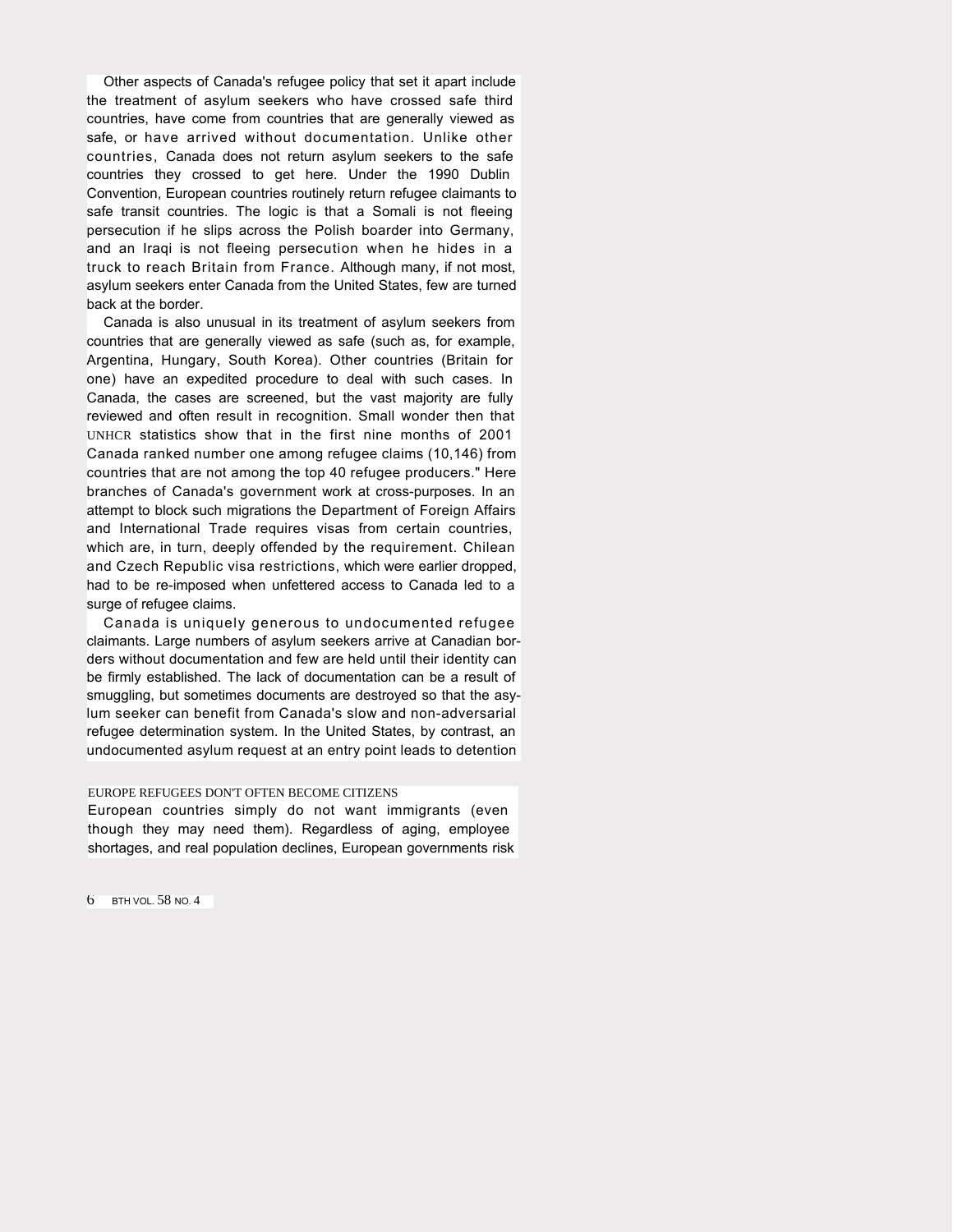if they propose large-scale immigration programmes. Because recognition as a convention refugee can lead to naturalization, European governments have developed systems of temporary protection. They believe, as does the UNHCR, that the eventual repatriation of refugees is the best solution to refugee flows. They also believe that granting refuge in the region of the country of persecution is the best option on the assumption that 'legitimate' refugees are primarily interested in returning home. This explains why many in Europe are suspicious of those who pay smugglers and travel thousands of miles across all manner of geographical and political obstacles to arrive in completely foreign - albeit wealthy - developed countries. Therefore, most countries of the developed world emphasize the 'temporary' nature of asylum protection and grant full convention refugee status sparingly.

The European Union (EU) recognized approximately 400,000 convention refugees out of 3.74 million claims during the 1990s. But this was not the same as granting citizenship. In EU countries, citizenship for convention refugees comes only at the end of a lengthy process, if at all. Germany, for example, recognized nearly 160,000 convention refugees during the 1990s, but, until the law was changed in 1999, it took 15 years of legal residence for a foreigner to be naturalized. Furthermore, EU countries are willing to invoke the Geneva Convention's cessation clauses. That is to say that, if the country of persecution has sufficiently reformed, convention status can be revoked and individuals can be returned. In comparison, Canada naturalizes refugees quickly and has a large resettlement programme. In the 1990s, it granted full citizenship to more refugee claimants than did the entire EU.

At the same time, Europe willingly hosts large numbers of people with various types of 'protected' status. UNHCR statistics show that nearly 350,000 were granted such status during the 1990s. ( Many more rejected claimants stay on illegally.) Because the emphasis is on segregating the asylum seeker from the general activities of society, such status does not usually allow employment, and refugees are fed and housed in numerous 'reception centres.' Although this policy can be criticized, it must be kept in mind that European nations do not wish to assimilate refugees, that is, they do not wish to treat them like immigrants. The expectation is that once 'relative stability' is re-established in the refugees' homelands, protected or convention refugee status will be revoked and refugees will be returned. Since 2000, European countries have been repatriating large numbers of asylum seekers to the former Yugoslavia. On the other hand, since 1996 Canada has recognized close to 15,000 con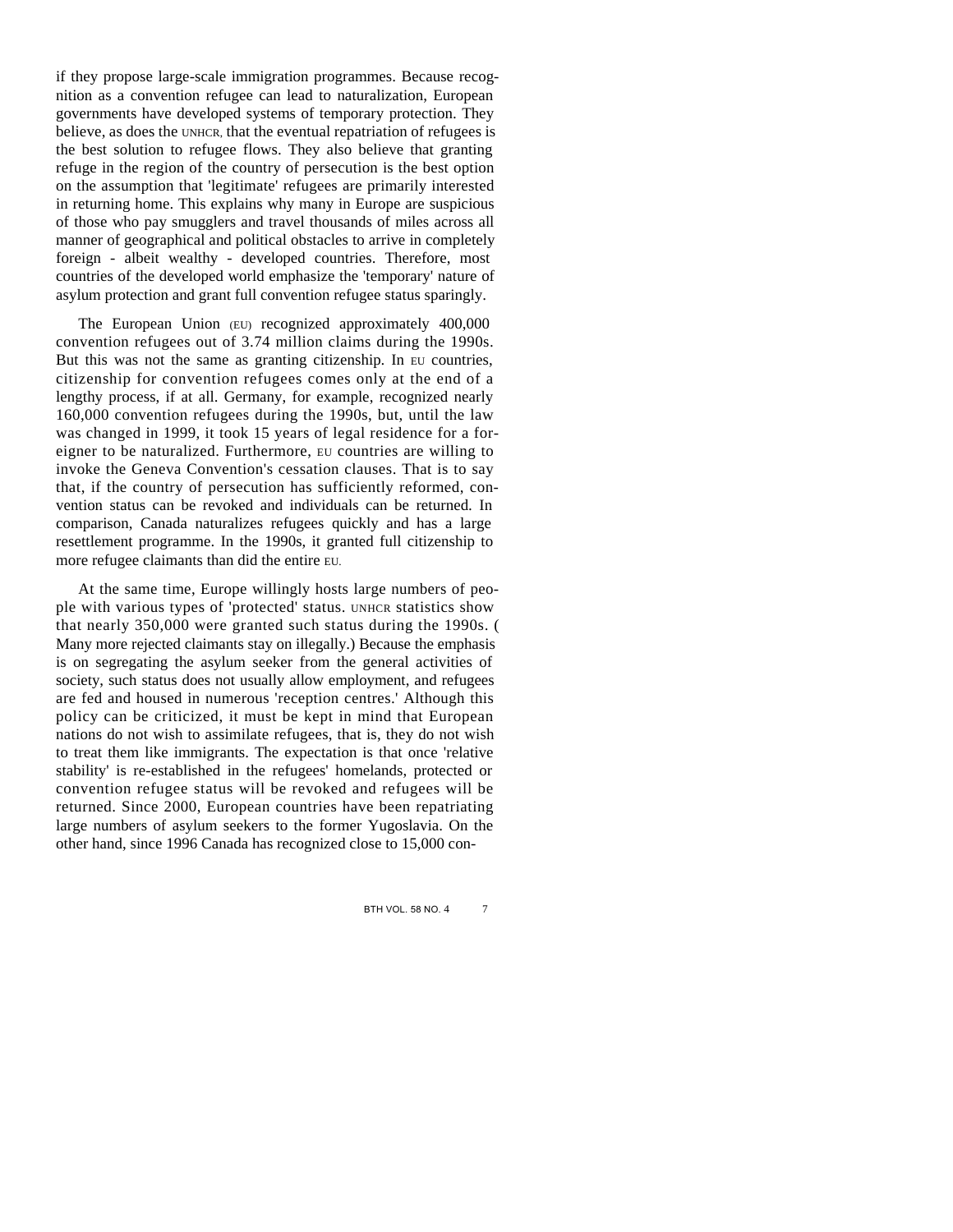vention refugees from Bosnia-Herzegovina; it is highly unlikely that Canada would consider invoking Geneva Convention cessation provisions against those who were in-country claimants. Since most quickly gained citizenship, the possibility of forcible return is moot.

Finally, provisions in Europe for failed refugee claimants are much less generous, and removal is an immediate possibility. For example, in the 2001-2 policy year, the Immigration Service in Britain is committed to removing 30,000 failed refugee claimants.

The point missed by many commentators in Canada is that for most other countries refuge is a sacrifice made in the interest of advancing human rights. Those countries are generally unwilling to act as countries of resettlement, which is to say, they do not wish to operate a humanitarian immigration policy. In Canada the distinction between granting refuge and welcoming immigrants is not so clear. Elinor Caplan, then minister of citizenship and immigration, provided a good example of this ambivalence when she stated recently that 'many' European nations are examining Canada's immigration and refugee policies as 'an example of how to address widespread public concern about irregular immigration and back door problems, without closing off regular channels for welcoming new arrivals, whether they be genuine refugees in need of protection, or skilled immigrants ready to fill labour shortages.'" Although European nations may be examining Canada's system, it is fair to say that they are unlikely to emulate Canada's extended refugee system primarily because of its quick mechanisms of naturalization."

#### THE US SYSTEM AS A MODEL FOR CANADIAN REFORM

The contrast between the Canadian system and that of the United States is striking. Since 1997, any person caught entering the US illegally, that is without a proper visa or with forged or no documents, is deported. If asylum is requested, an expedited review process begins with an interview by an asylum officer. The officer must be convinced that the petitioner has a 'credible fear' of persecution or immediate deportation is ordered. When a review of the decision is requested, an adversarial hearing will take place in front of an immigration judge within a week. Deportation is ordered if the judge determines that there are no grounds for credible fear. There is no appeal. If, on the other hand, the asylum officer or the immigration judge concludes that there is credible fear, the individual is detained until the regular process is completed.

The regular convention refugee determination process, termed an 'asylum' application, involves a review by an asylum officer. A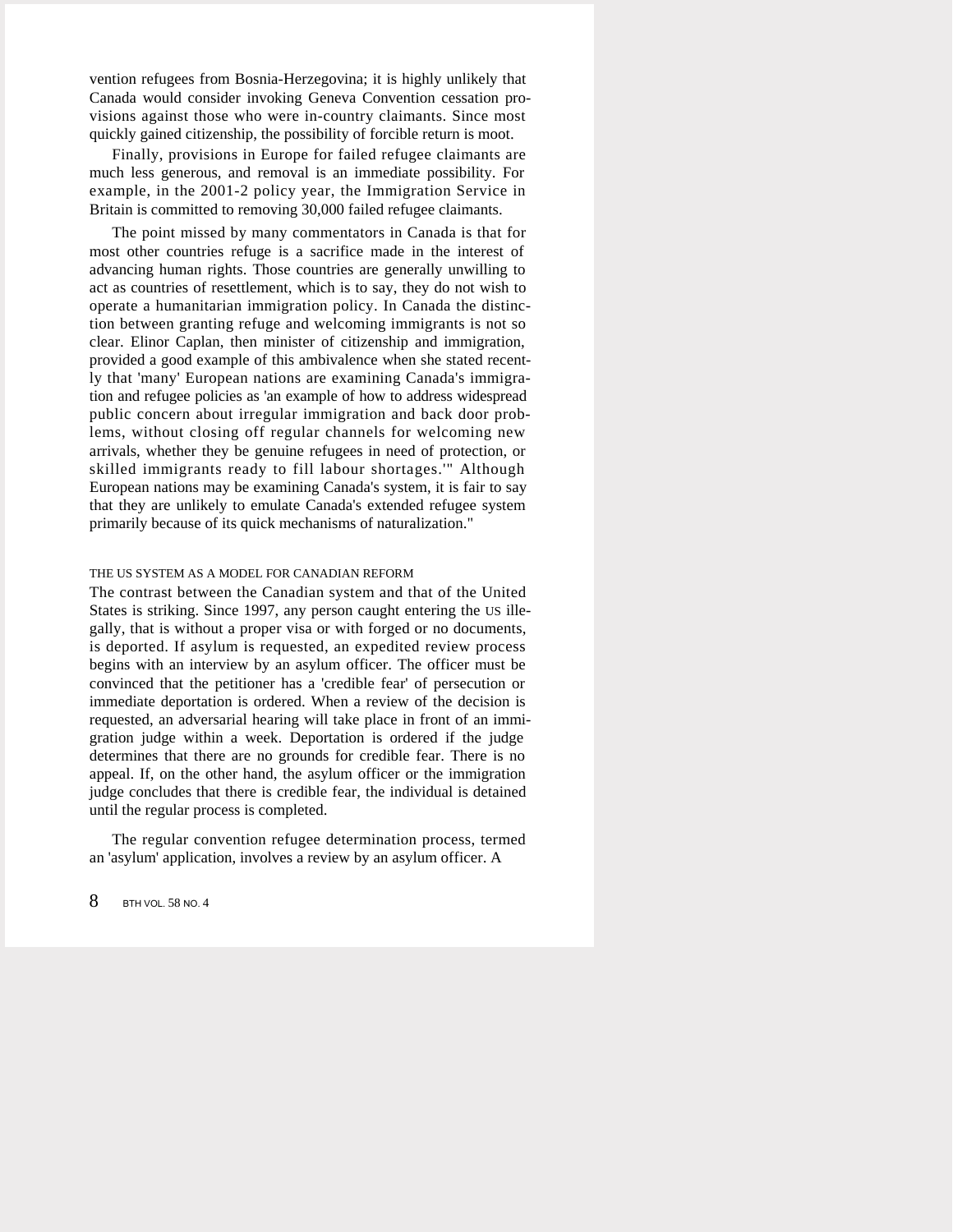rejection can be appealed to an immigration judge. The whole process must be completed within six months. The system is premised on the logic that the criteria for in-country refugee determination should be as rigorous as the criteria for applications for refugee resettlement made from outside the us. The Federation for American Immigration Reform (FAIR) has criticized the us for not meeting this goal. In testimony before the Senate Judiciary Committee, Dan Stein, the executive director of FAIR, suggested that `if the [in-country] standard produces refugee eligibility for tens or hundreds of millions of people, then the standard is probably not tenable.'16 Using this criterion, the standard Canada applies in its incountry extended refugee system is unquestionably untenable.

A further aspect of American asylum policy is that a refugee claimant must wait 180 days before applying for the right to work. Since this is basically the time it takes to complete the refugee determination process, usually only recognized convention refugees obtain work authorization. In Canada work authorization is gained shortly after a refugee claim is made even though the claim may not be finalized for several years.

In-country refugee determination in the us has clearly been successful in its aim of deliberately discouraging weak or frivolous claims. Reviews of the American system have been mixed, however. Many view it as too harsh. But at a conference in Vancouver in 2000, Elinor Caplan praised Doris Meissner, at that time the commissioner of the United States Immigration and Naturalization Service, for her work in implementing the system. According to Caplan, Meissner's `many accomplishments in client service, law enforcement, border management and reform of the United States asylum and naturalization systems amount to a truly impressive record of achievement.'17

Instead of discouraging weak in-country refugee claims, Canadian policy would appear to encourage them, as can be seen from the large number of refugee claimants that enter Canada from the United States." Furthermore, more than half of all claimants arrive without a valid passport or a proper visa, and many have no identification at all. In many cases, Canadian refugee claimants arrive in the us with false documents, which are returned to the smuggler or destroyed before the claimants make their way to the Canadian border. When these people are caught entering the us or when they are turned away at the Canadian border, they face the expedited American process. This presents the us authorities with a predicament as illustrated by the case of a Zambian man caught making his way to the Canadian border where he intended to make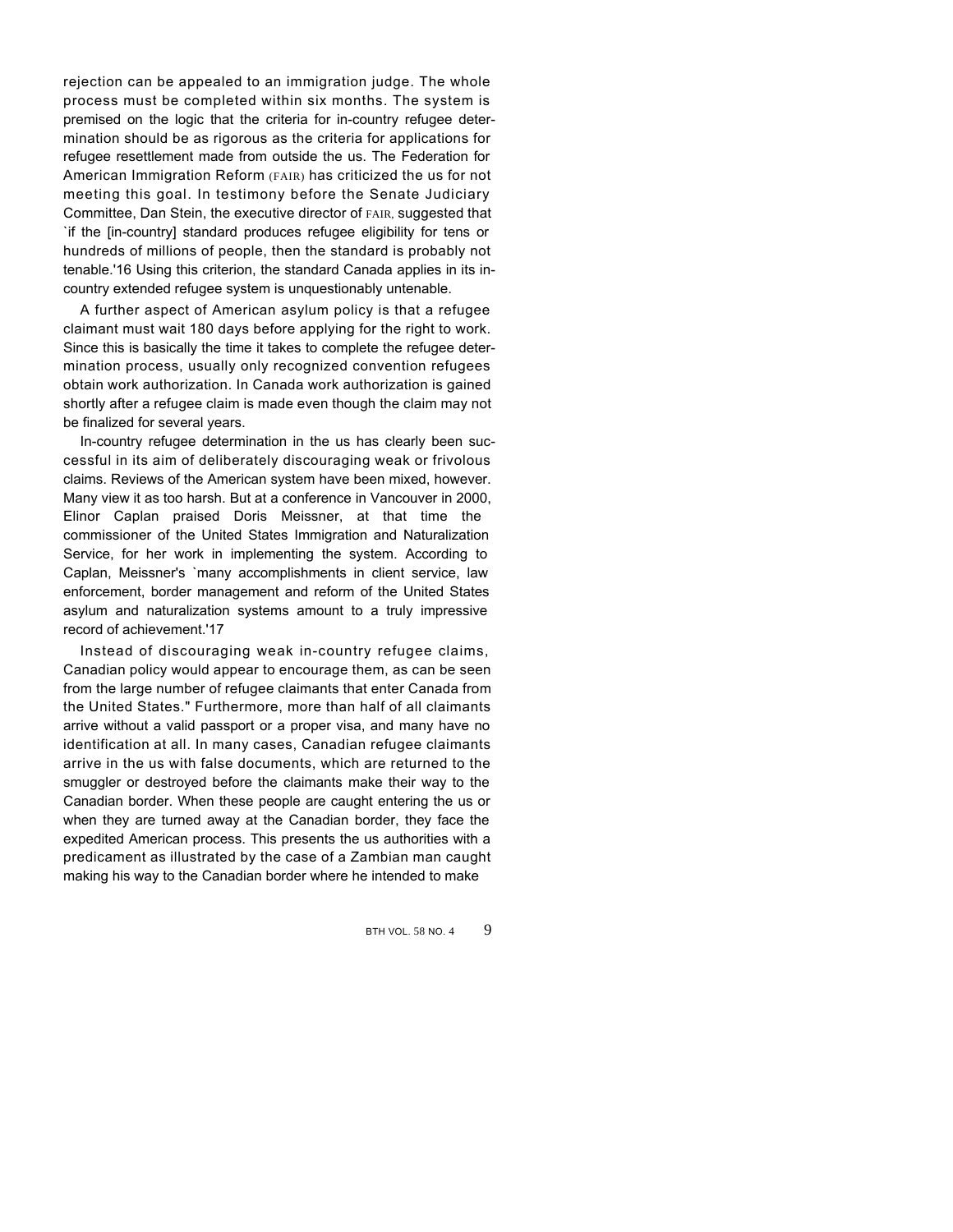a refugee claim and reunite with his legally resident wife and children.'<sup>9</sup> To avoid deportation in the expedited process, the man has to show 'credible fear' of persecution. If he passes that test under us law he must be detained until the full process is completed within six months. He would then either be a convention refugee, which would make him ineligible to make a claim in Canada, or he would be deported. If he had reached Canada, he would not likely have been detained and could apply for work immediately. If he was found ineligible for landing at the end of the process of convention refugee determination and risk assessment, which could take years, he could still make one last plea to remain in Canada on humanitarian and compassionate grounds because of his legally resident family.

#### CANADA'S DYSFUNCTIONAL EXTENDED SYSTEM

This brings us to the dysfunction in Canada current in-country (landed) refugee determination system and its post-determination humanitarian components. First, the in-country and resettlement programmes, taken together, undoubtedly exacerbate a negative feature of any immigration programme, namely that it potentially imports the concerns of the country of emigration. From the realist perspective, Canada loses the capacity to distance itself from international conflict. At this time it is fair to say that Canada is personally touched by upheaval anywhere in the world. At worst, Canada has become a secure base from which old scores can be settled; at the very least it has inherited a real stake in the outcome of humanitarian distress. Past humanitarian relief has contributed to a narrowing of the government's foreign policy options. Gone are the days when the prime minister and the secretary of state for external affairs could chart a foreign policy course independent of social and electoral pressure.

Second, all manner of corruption will result from Canada's generous extended in-country refugee regime, the smuggling of people being merely the most obvious. It isn't easy to get to Canada from refugee producing areas. Although the official line is that visa controls, carrier sanctions, and close surveillance of disembarkation points protect against economic migration, the fact is that Canada's incountry refugee determination system is generous enough to recognize a good percentage as convention refugees. At the very least an extended stay in Canada can be expected. Although it is difficult to secure evidence, it is likely that the majority of refugee claimants use professional people smugglers to surmount the obstacles placed in their way. As a result, smuggling people into Canada has become a big business. If we assume that half of those who made refugee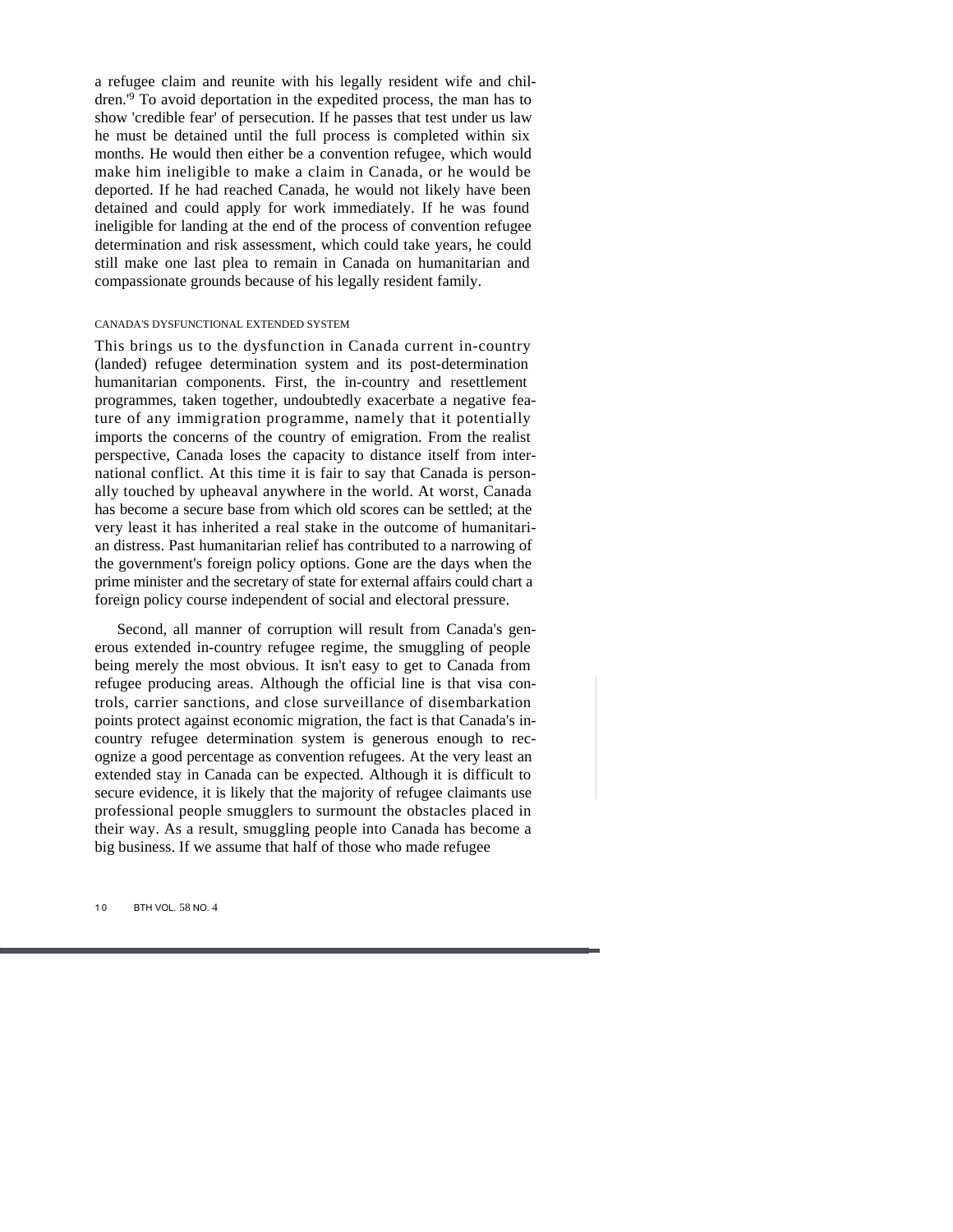claims in 2000 used the services of smugglers at, say, \$10,000 per person, the industry has to be worth more than \$150 million. In `plying their trade,' smugglers must secure or forge documents. In the past several years there have been numerous cases of fraud and corruption uncovered in the agencies that act as gatekeepers to Canada. One study of the Department of Immigration discovered 85 cases of 'malfeasance' in a single one-year period in the late 1990s.<sup>20</sup> One could hardly expect anything else, given Canada's uniquely generous landed refugee policy.

A further dysfunction is the inefficiency and expense of the current determination system. Among the advanced industrial nations it provides a model of administration no other country would emulate. The first stage at entry involves a review of eligibility by an immigration officer. Claimants can be expedited at this point for quick acceptance as convention refugees. In the case of criminal or national security issues, refugee claimants face expedited removal. Although technically available to the Canadian refugee system, practices such as safe third countries, safe country of origin, or internal fight option, routinely applied by other industrialized nations to allow for expedited removal, are rarely applied in Canada. The result is that approximately 95 per cent of all claims are forwarded to the Immigration and Refugee Board (IRB) for a full hearing. Two members of the IRB hear the claim; if either finds the individual meets the criteria of a convention refugee, he or she is recognized as such.

The system has two obvious administrative shortcomings. Because the IRB hearing process is non-adversarial and because there is a clear incentive to arrive in Canada without documentation, the testimony of the claimant is crucial, and the process can easily produce false positives. And because IRB members are relatively independent and are subjected to only a limited review, consistency of decision-making is problematical. Claimants from the same country with similar stories can receive differing determinations depending on the board member and the region of claim submission. What other country would trust such important decisions to officials who have not had rigorous training, are not closely monitored, and have no direct accountability?

A further dysfunction is the system's susceptibility to hijacking by in-country refugee claimants. In the early 1980s, before the onslaught of self-selected in-country refugee claimants, Canada welcomed large numbers of legally 'sponsored' refugees and people in ` refugee-like' (designated classes) situations. In the 1980s, approximately 200,000 people arrived in this fashion. By the early 1990s the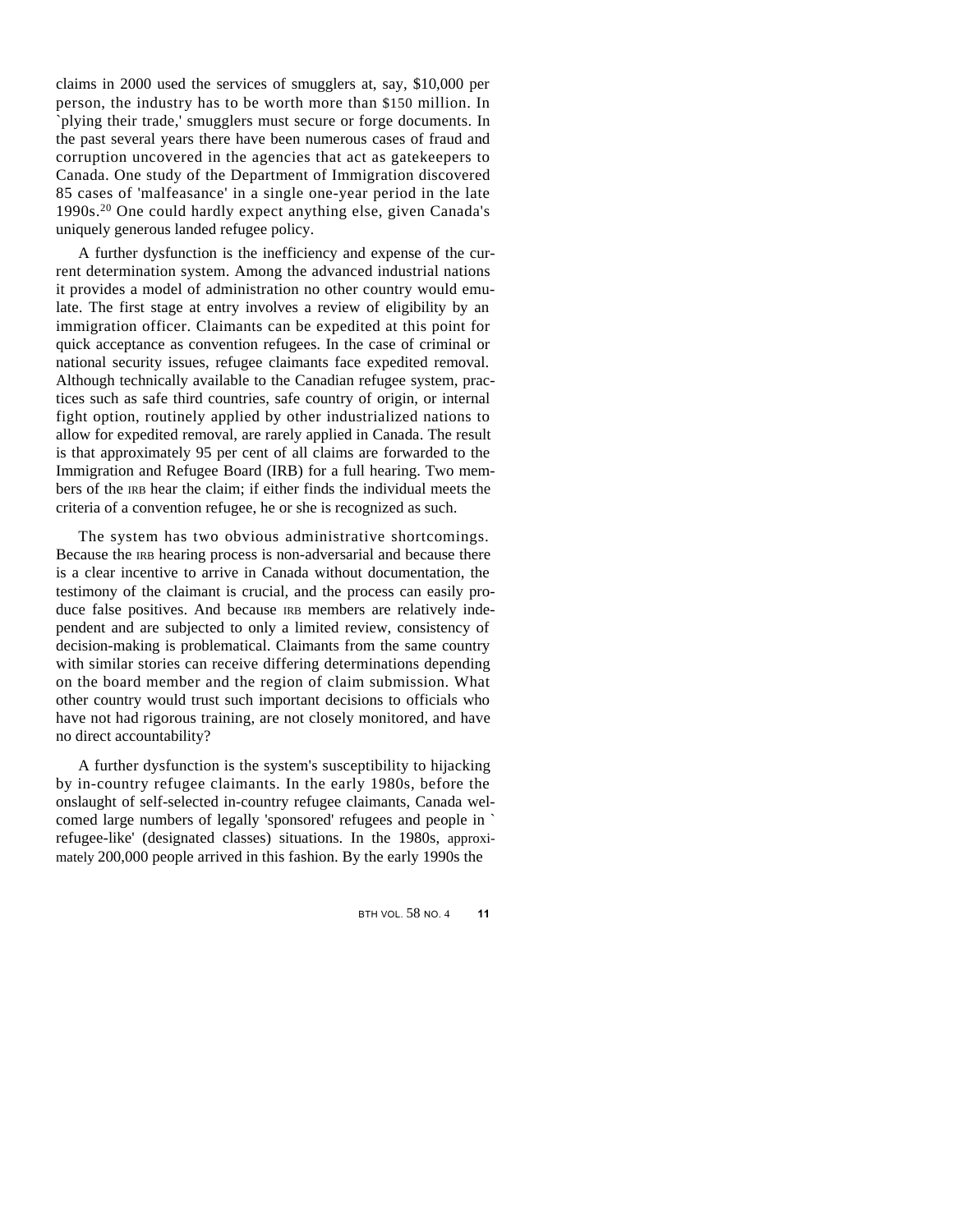numbers declined substantially as `landed' convention refugees, dependents of landed refugees, failed claimants who gained PRS in ` other' immigration categories, and large numbers of expedited ` backlog' refugee claimants were cleared through the system. This is the very definition of queue jumping and is a pattern of displacement that can be identified elsewhere. Australia sets a limit on the total number of refugees it accepts and, according to the minister for immigration and multicultural affairs, Philip Ruddock, the recent arrival of numerous in-country claimants means that there is less room for overseas resettlement. `For every person brought to Australia by people smugglers, and who is granted protection, there is one less place available to resettle someone in arguably greater need.'<sup>21</sup> On the other hand, the us appears to have maintained the integrity of its resettlement programme. In 1998 it recognized 12,951 landed refugees but also resettled 76,000.<sup>22</sup> UNHCR figures show the corresponding numbers for Canada in 1998 were 12,880 landed and 9,650 resettled.

Yet another dysfunction of the current system is that little attention appears to be given to the economic cost of assimilating refugees. The economic cost of Canada's generous in-country extended refugee system is difficult to quantify but clear as to its nature. First, Canada spends a tremendous amount of money on the programme. The IRB, CIC, and various other federal departments collectively spend at least \$100 million on refugee determination and integration programmes. The cost at the provincial level for various health and support programmes (at times reimbursed by the federal government) has been reported to be approximately one billion dollars annually. Of course, it would not be ethically acceptable to consider the aggregate impact of refugees on the economy if these individuals met the same convention refugee standards applied elsewhere in the world, but they do not. The decision-making process that accepts them and converts them to Canadians is understood by others, if not by Canadians, as a discretionary act of government. In a paper on the 'problem' with the Geneva Convention, prepared for the Australian parliament, Adrianne Millbank argues that convention refugee acceptance rates 'are more revealing of a country's political priorities, or its attitude to migration, or the weight of numbers it has had to deal with, or its diplomatic relations with "sending" countries, than the "genuineness" of refugee claims. In the mid-1990s Canada accepted 70 per cent of on-shore asylum claims, compared with Finland's 0.2 per cent. In 1996 Canada accepted 81 per cent of Somalis and 82 per cent of Sri Lankans as refugees; the UK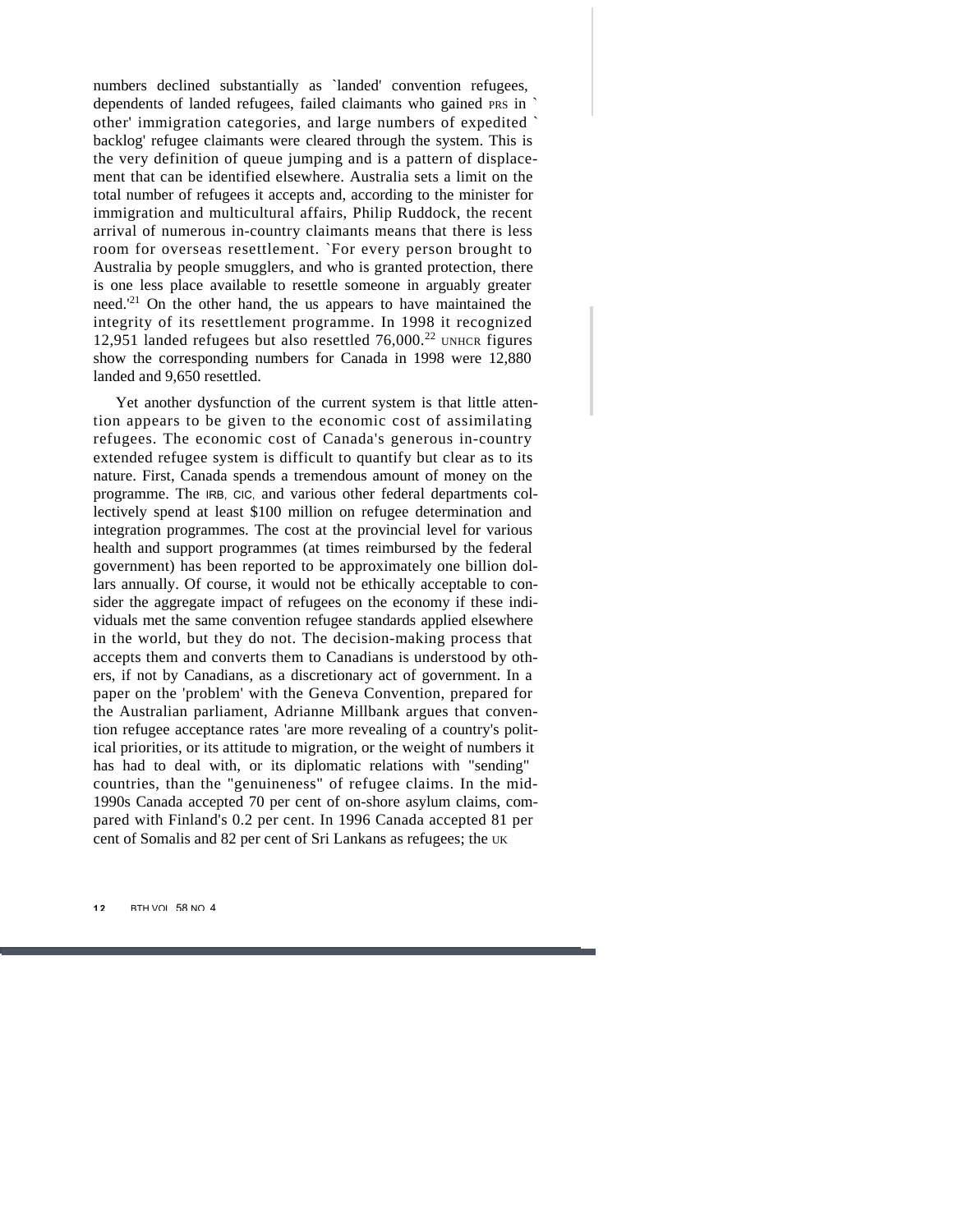accepted 0.4 per cent of Somalis and 0.2 per cent of claims from Sri Lankans.'23

If we accept that some proportion of Canada's extended 'landed' refugee programmes goes well beyond accepted international norms, then an examination of the economic impact of the policies becomes defensible from a realist perspective. A substantial and growing body of evidence shows that refugees in general and 'landed' Canadian refugees in particular don't fair well.24 Refugees who entered Canada in the early 1980s, who where for the most part sponsored, have faired much better than arrivals in the 1990s, who were for the most part 'landed.' Although the authors of one study note the changed `class' of refugees from government and privately sponsored to 'incountry,' they do not support a connection to weakened performance." Nonetheless, refugees arriving in the 1990s are having grave difficulty entering the work force and are more likely to be dependent on various forms of income support than any other class of immigrant. In the case of social assistance usage, one study suggests a refugee has to be in Canada for 12 years before his or her usage of social assistance drops to the national average.' The weight of evidence appears to be that transforming in-country refugee claimants into Canadian citizens entails costs, both objective and relative, that do not appear to be taken into account in the nationalization decision.

To this must be added the dysfunction of massive spending on self-selected in-country refugee claimants when the UNHCR, which counts 21.8 million people 'of concern,' had an annual budget of us\$800 million in 2000. The argument has been made many times but bears repeating. Aiding a large number of refugee claimants to become Canadian accomplishes little, if anything, for the masses left behind. As for Canada's response to global refugee problems, its per capita contribution of us\$1.10 to the UNHCR in 1996 is ranked an unimpressive thirteenth after the Scandinavian countries, the Netherlands, the United States, and Japan.' In addition, Canada's contribution fell from \$22 million in 1990 to \$17 million in 2000.

Overall, Canada's current 'landed' refugee acceptance system is dysfunctional. The major problem is in mixing internationally understood norms of convention refugee status determination with numerous humanitarian considerations. Those who flee persecution and meet international standards for refugee determination have a claim on Canada's protection. But Canada must rethink extending generous assistance to all in-country refugee claimants because the practice breeds dysfunction and corruption. Canada's humanitarian contribution should be put in the broader perspective of global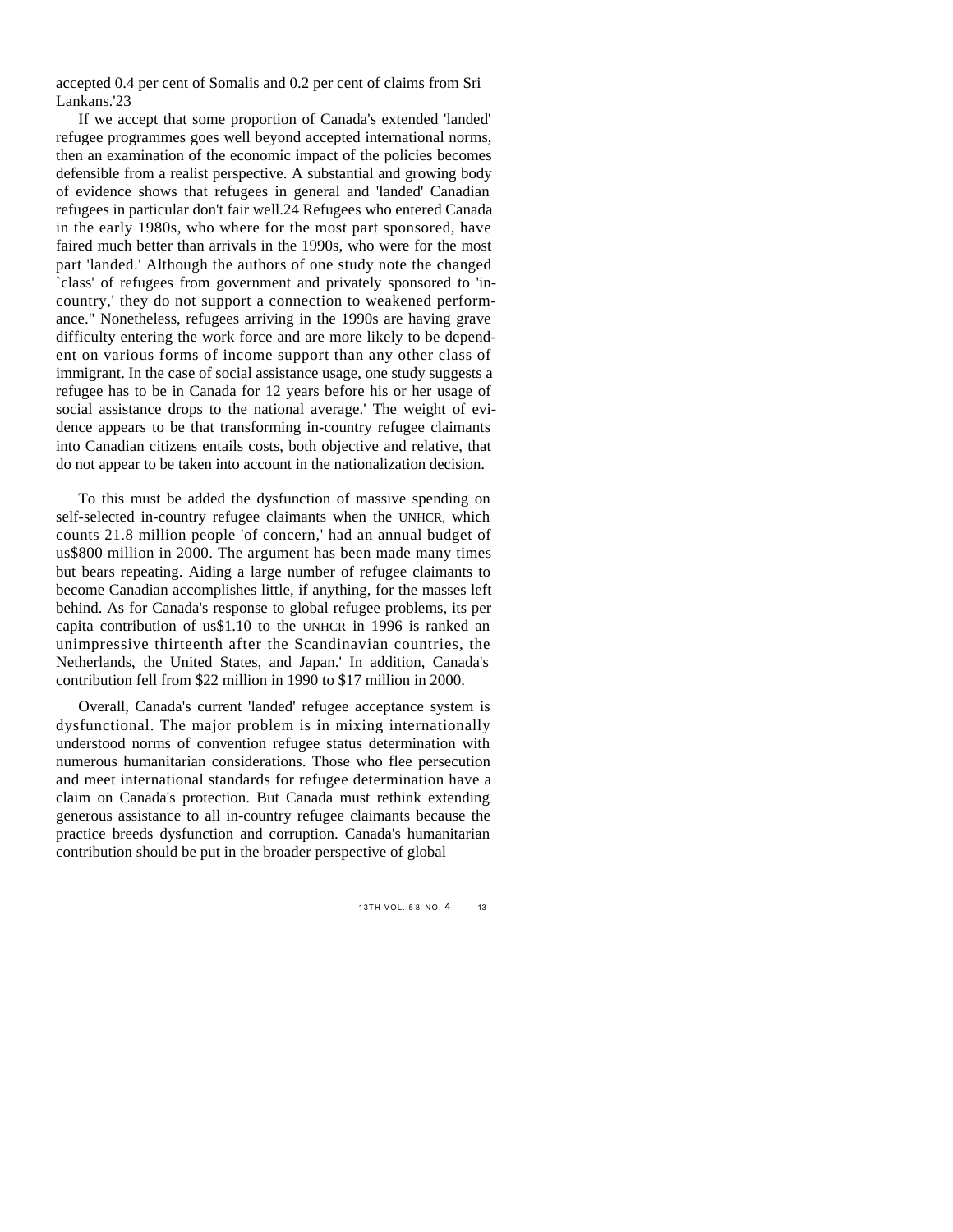efforts to address refugee problems, along with an abiding interest in controlling access to Canadian citizenship.

These arguments are made from the realist perspective that the government's first task is to advance the interests of its own citizens. The government must balance the costs and benefits of any programme, even those with such apparent humanitarian intent as Canada's refugee policy. This is, of course, controversial and will attract criticism. Nonetheless, the fact is that Canada's current policy provides a reasonably effective means for self-selected 'in-country' refugee claimants to immigrate to Canada. Even a failed claimant grains an extended stay with generous employment and social support benefits. No other developed country operates in this fashion. Needless to say, even though Canada is one of the hardest, if not *the*  hardest, country in the world to get to, the numbers of refugee claimants is rising. In 1999 some 29,000 people made in-country refugee claims; in 2000 the number came close to 35,000; in 2001 the number is on track to reach 42,000.

In conclusion, Canada should accept as convention refugees those who meet internationally accepted norms. It might well extend temporary protection to others in need, as is the practice in Europe and elsewhere. Such protection should not include grants of PRS or work authorizations. The government should deport failed claimants, as is the norm elsewhere. No claimant should be granted work authorization during the first six months after arrival and no effort should be made to assist their integration into society prior to a determination of their claim.

To accomplish these goals, the IRB should be scrapped and replaced by an agency that is staffed by highly trained and directly accountable asylum officers. Their determination should have one appeal to a board of specially trained and selected adjudicators. An appeal to the judiciary from this organization should be strictly limited. Only in this way can we put an end to the existing incentive for people-smuggling and queue-jumping. Finally, if Canada were to decide that it was willing to resettle more refugees than are recognized by an 'in-country' determination system governed by international norms, then existing programmes of sponsorship and resettlement should be expanded.

#### NOTES

1 The reference here is to the review mechanisms faced by 'spontaneous arrivals' at Canada's borders. Unlike overseas refugee applicants, the Immigration and Refugee Board hears the self-selected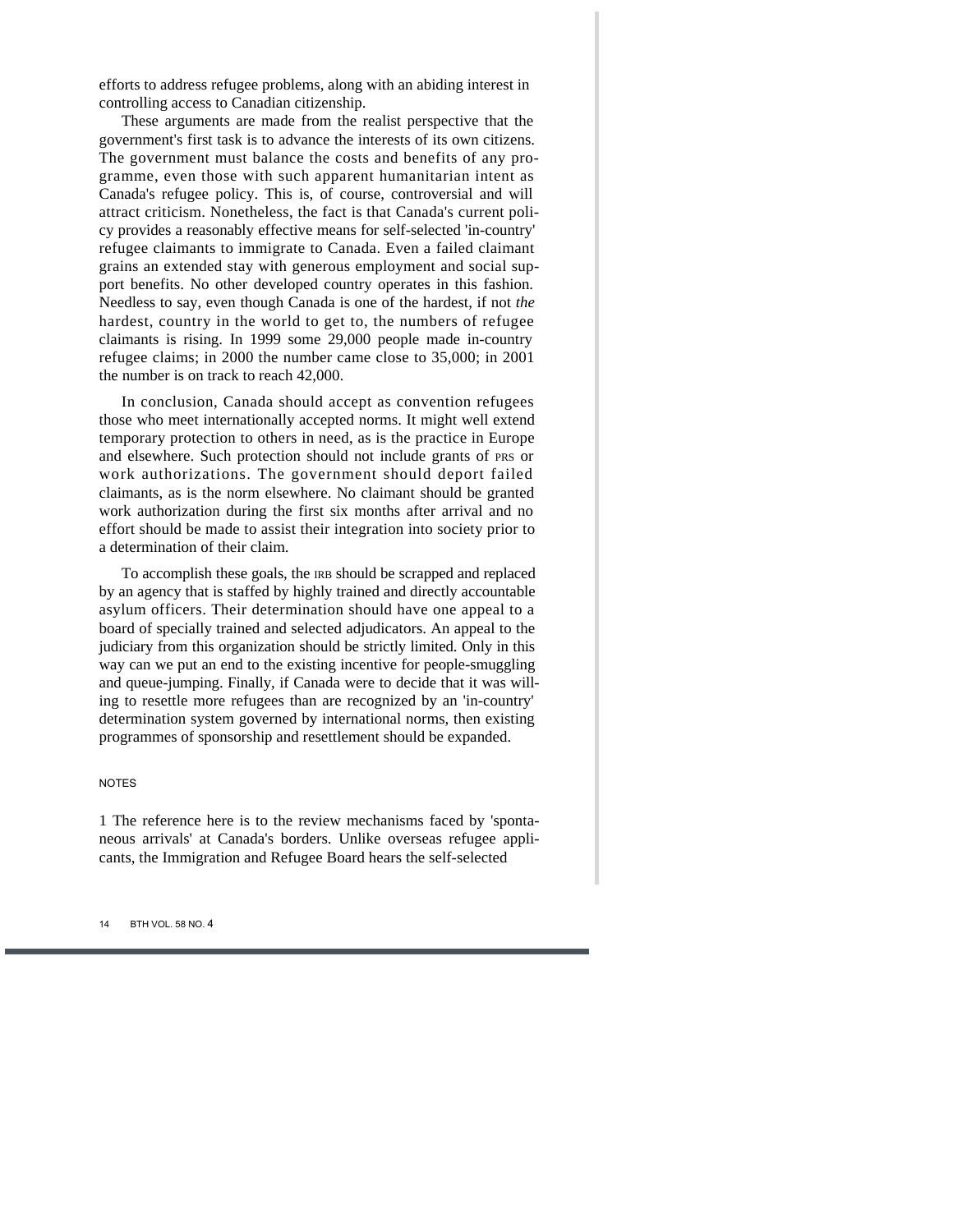refugee claimants, who have numerous appeal possibilities open to them if they are rejected. Once in Canada, they are eligible for a full range of social and employment benefits.

2 David C. Hendrickson, 'Migration in law and ethics: A realist perspective,' in Brian M. Barry and Robert E. Goodin, eds, *Free Movement: Ethical Issues in the Transnational Migration of People and Of Money* (University Park: Pennsylvania State University Press 1992) 214-5.

3 UNHCR, *Refugees and Others of Concern to UNHCR:* 1999 *Statistical Overview* (July 2000) Table v 7-8.

4 'Countries of origin' were listed only if at least 50 decisions were made. UNHCR, *Provisional Statistics for 2000* (May 2001).

5 Citizenship and Immigration Canada, `Backgrounder #5 - Timelines: Worst Case Scenario' (March 2001).

6 CIC and UNHCR annual figures on Canadian refugee flows show little consistency. Over a twenty-year period, however, the totals of the two sets of figures come out roughly equal; both sets show approximately 545,000 refugees (and refugee-like individuals) were landed between 1980 and 1999.

*7* This is the number Charles Campbell identifies in his controversial recent book, *Betrayal and Deceit: The Politics of Canadian Immigration* (West Vancouver: Jasmine Books 2000), 100.

8 UNHCR statistics show that the us officially accepted close to 2,162,000 refugees (asylum seekers and resettled combined) compared to 544,090 for Canada. UNHCR, *Refugees and Others of Concern to UNHCR: 1999 Statistical Overview* (July 2000), Tables v3, v4, v19, and v20.

9 See, for example, Jean-Yves Carlier, D. Vanheule, K. Hullmann, eds, *Who is a Refugee? A Comparative Case Law Study* (Den Haag: Kluwer International Law 1997). For a comparison of Canadian and European practices, see ECRE, 'ELENA Research Paper on the Application of the Internal Protection Alternative' (autumn 2000); and ECRE, `Non-State Agents of Persecution and the Inability of the State to Protect - The German Interpretation' (September 2000).

10 Immigration and Refugee Board, 'Guidelines Issued by the Chairperson Pursuant to Section 65(3) of the Immigration Act, Civilian Non-Combatants Fearing Persecution in Civil War Situations,' *7* March 1996.

**11** On 'cessation,' see Joan Fitzpatrick, 'The end of protection: legal standards for cessation of refugee status and withdrawal of temporary protection,' *Georgetown Immigration Law Journal* 13(spring 1999).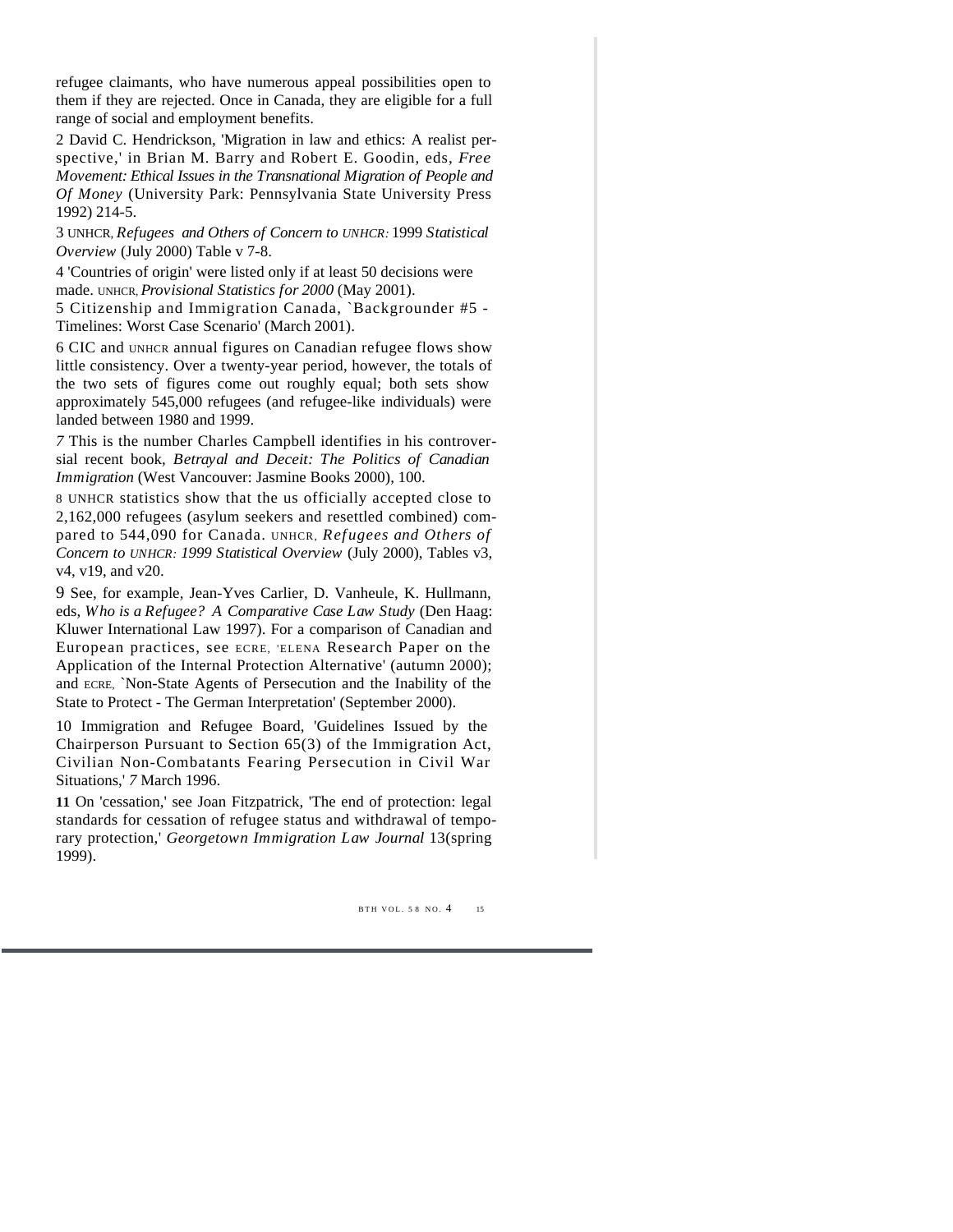12 On the 'naturalization provision' in the Geneva Convention see Bill Frelick, 'Secure and durable asylum: article 34 of the refugee convention,' *World Refugee Survey 2001* (Washington DC: United States Committee for Refugees 2001).

13 UNHCR, *Asylum Applications Lodged in Europe, North America, Australia and New Zealand: January-September 2001* (UNHCR: October 2001), Table 8.

14 Elinor Caplan to CITIZENSHIP 2020: Annual Conference of the McGill Institute for the Study of Canada, 20 October 2000.

15 On the heated debate over asylum policies in Europe, see Christina Boswell, 'European values and the asylum crisis,' *International Affairs* 76(July 2000).

16 Dan Stein, testimony before the Immigration Subcommittee of the Senate Judiciary Committee, 3 May 2001.

17 Elinor Caplan to Fifth International Metropolis Conference, Vancouver, 14 November 2000.

18 'Refugee claimants flood in from us,' *Globe and Mail* [Toronto], 8 October 1999, A3.

**19** Us Committee for Refugees, 'Expedited removal: three years later,' July 2000.

20 'Canada's overseas visa offices ripe for bribes: report,' *National Post,* 8 March 2000, A8.

21 Government of Australia, Department of Immigration and Multicultural Affairs, Press Release. Australia meeting its humanitarian obligations,' *7* August 2001).

22 Us Department of Justice, *1998 Statistical Yearbook of the Immigration and Naturalization Service* (Washington DC: Department of Justice, November 2000), 85 and 102.

23 Adrienne Millbank, 'The problem with the 1951 Refugee Convention,' Social Policy Group, Parliament of Australia, 5 September 2000.

24 See, for example, Bill Marr and Pierre Siklos, 'Immigrant class and the use of unemployment insurance by recent immigrants in Canada: evidence from a new data base, 1980 to 1995,' *International Migration Review* (1999); Centre for International Statistics at Canadian Council on Social Development, 'The changing labour market prospects of refugees in Canada,' March 1998; CIC, 'The economic performance of immigrants: immigration category perspective,' IMDB Profile Series, December 1998.

25 Centre for International Statistics at Canadian Council on Social Development, 10-11.

26 CIC, 'The economic performance,' chart 3.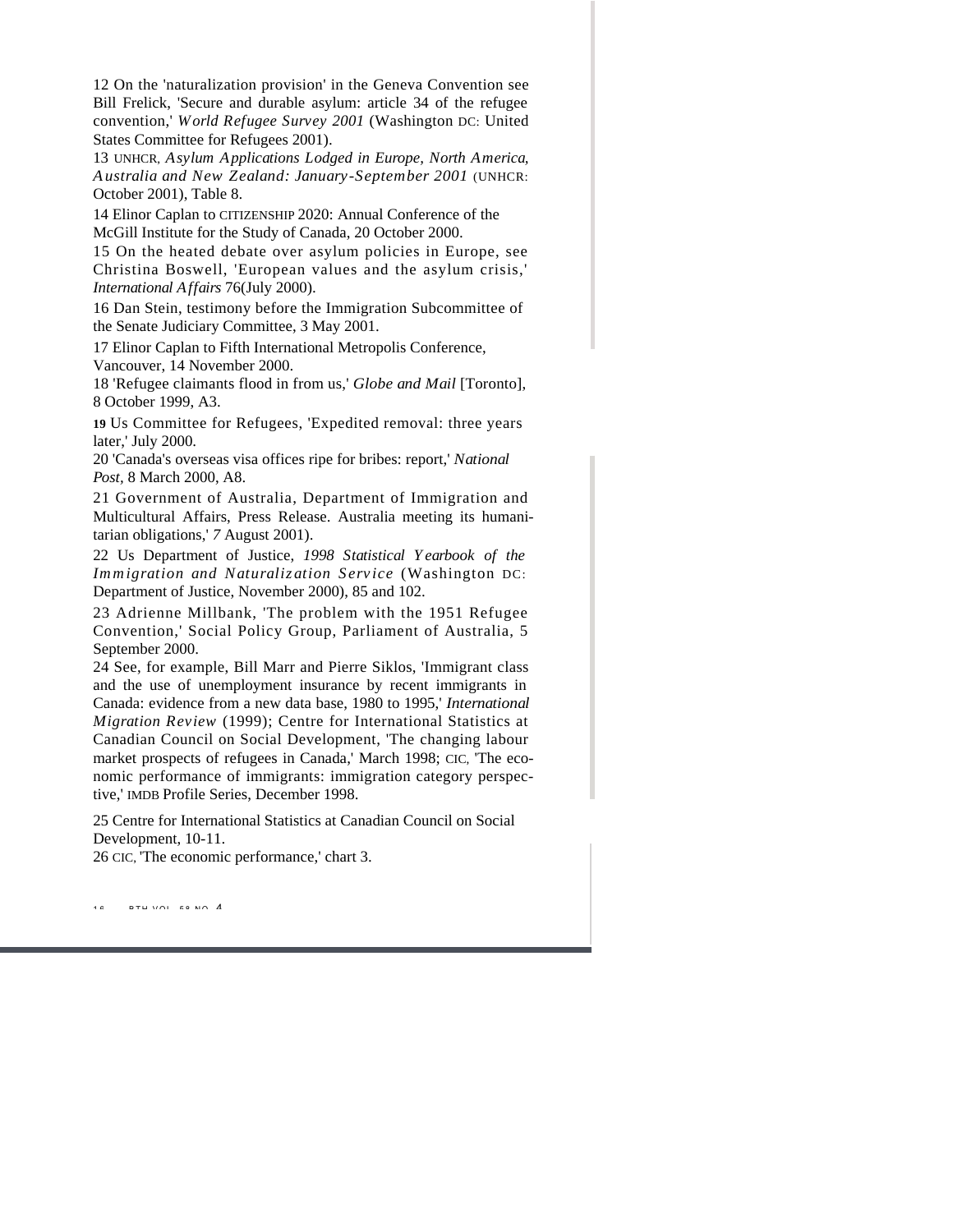27 Us Commission on Immigration Reform, *US Refugee Policy: Taking Leadership: A Report to Congress* (Washington DC: USCIR 1997).